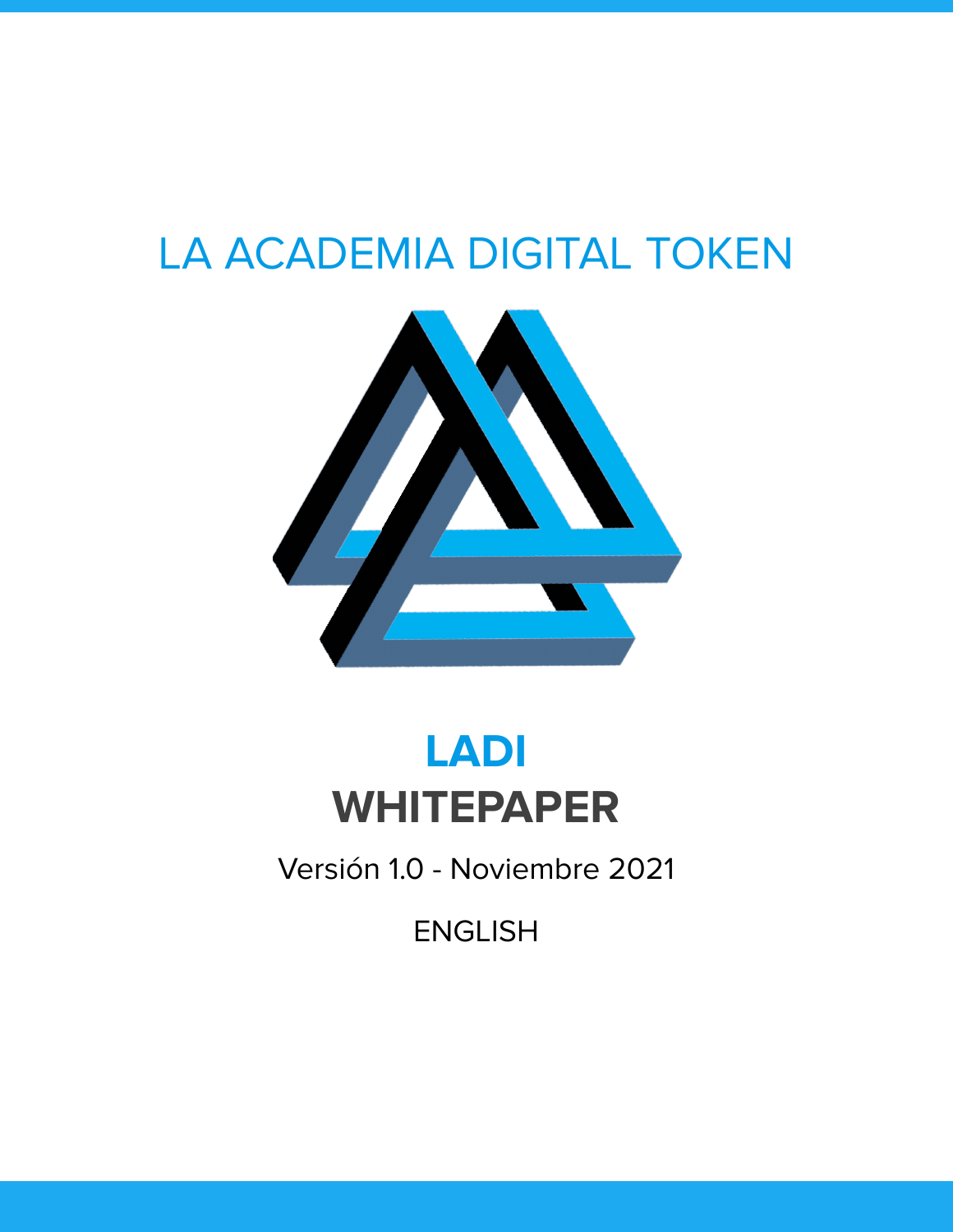Welcome to La Academia Digital, a platform that promotes the training of the digital world for both young people and adults to be prepared in the latest digital technologies, that is, to be trained in the most demanded disciplines of the 21st century, such as digital marketing, creation of web pages, ecommerce, SEO, SEM, social networks, video editing, graphic editing, WordPress, servers, domains, business strategies, customer acquisition through paid advertising on social networks and search engines, and any discipline that the student want to learn. Let's say that The Digital Academy is not a training center to use, but grows with its students, and how is this? Easy, it is the students themselves who, through the weekly sessions, raise their doubts and concerns, and this leads to creating a course for that issue, which can be anything from how to implement a form, to how to create your own company.

#### How La Academia Digital was born

One fine day, in an informal meeting of a group of students of a Master, which we were doing, in a conversation with a colleague, we discussed the problems of using a platform (clickfunnel), to create sales funnels, for advertising campaigns, What You can imagine that was what the



Master was about, well I commented, that maybe I could create a free WordPress workshop, to teach everyone 1 colleagues, to create their own funnels, in a much more economical and versatile system than the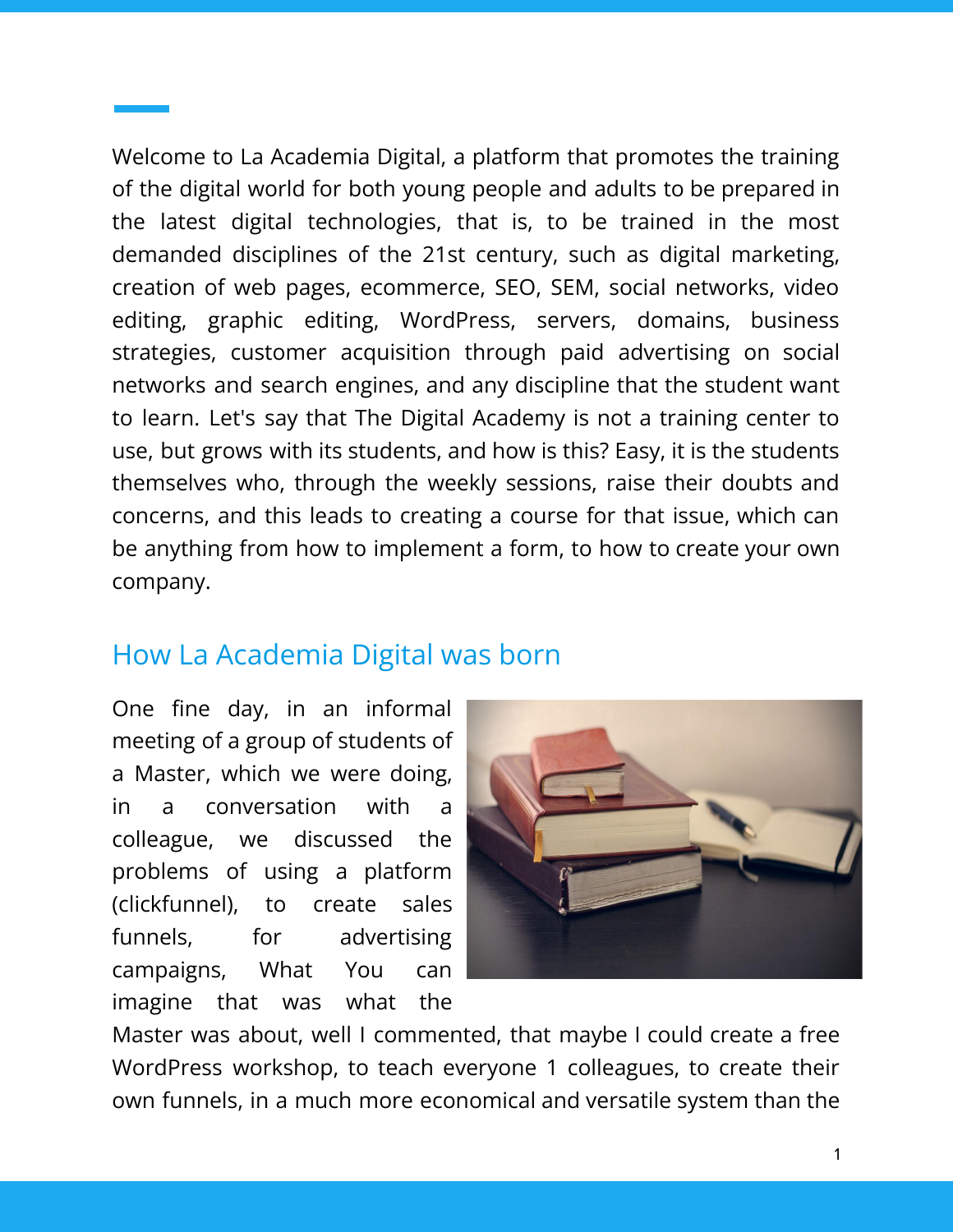platform recommended in the Master (clickfunnel), to which he replied that it would be great, but the thing stayed there, the truth is that we were partying, and they are things that are said with a beer in hand. A few days later, in a whatsapp group that our colleagues from the Master had, someone commented that the clickfunnel platform had been charged three times the usual price, and that they did not return it, and that was when I said to myself, " it's over ", and since I am a person who does not like abuses and injustices, I got down to work and created a workshop of 3 webinars, where from scratch I explained how to set up their own system and at a ridiculous cost compared to the price by clickfunnel. More than 200 people of the 350 who were in the Master passed through this workshop, and people were so delighted that they wanted to continue learning and La Academia Digital emerged, where hundreds of people start in WordPress and advance learning any discipline related to it Digital Marketing, from creating web pages for themselves or for their clients, to video editing, going through multiple trainings. Today we continue to grow and each time the community is bigger and stronger.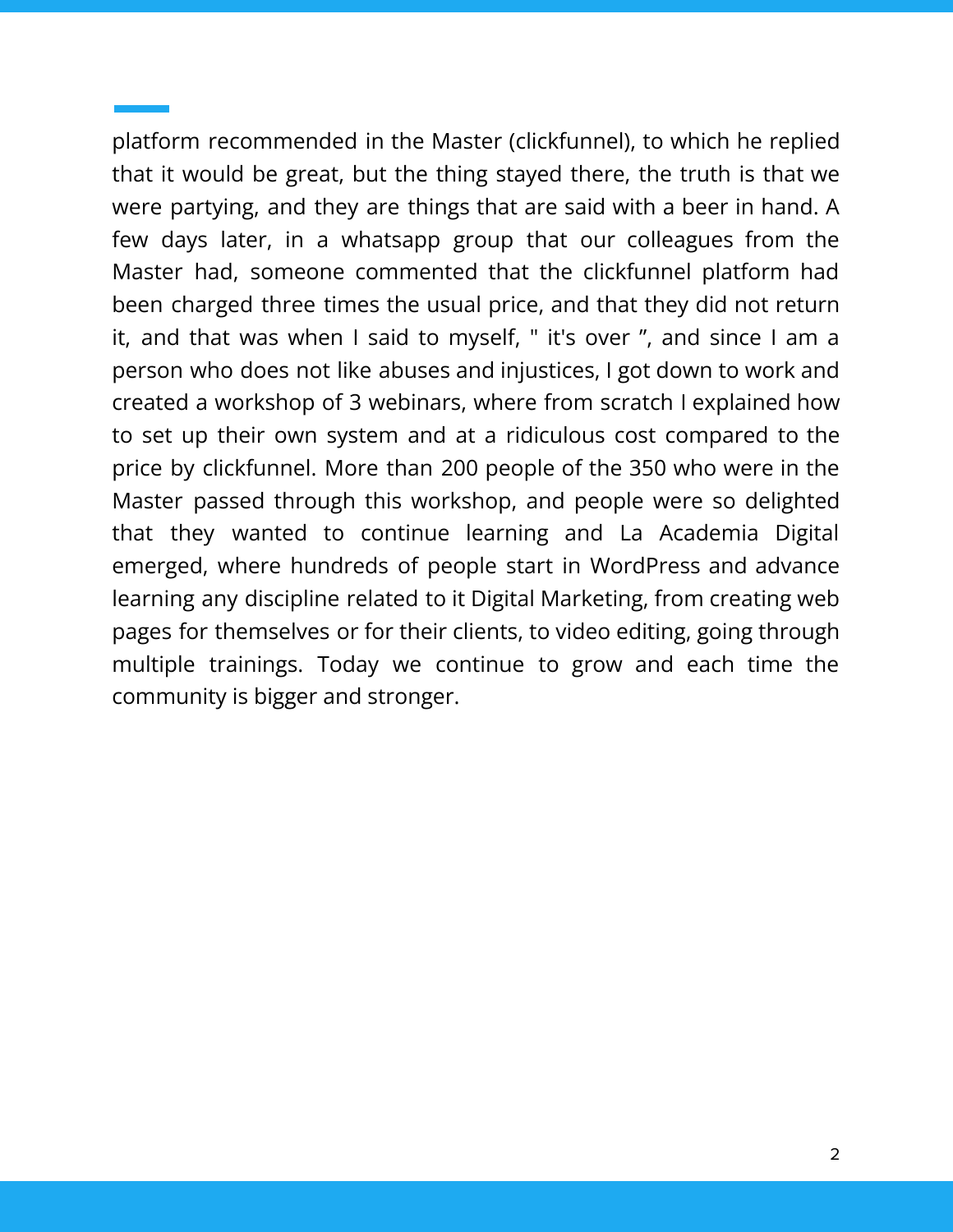## La Academia Digital plans

As you have already seen in La Academia Digital, any discipline of the digital world is learned, and how could it be otherwise, we also want to teach the whole world of cryptocurrencies and tokens, that is why LADI is created, the token of La Academia Digital, so that all students who want to can learn by practicing with our own token, that is, they can use it to pay for their training, and not only that, but in addition to learning they can do staking and / or farming and thus earn money extra. The VISION is that the La Academia Digital community continues to form and earn money with it. And our MISSION to accomplish this is to evolve towards the crypto world, with the following roadmap, which may also evolve in order for LADI to be a strong and large token.

#### TOKEN METRICS

7% will be deducted per each Transaction, 3% of deduction will be added to liquidity, 2% to Marketing & Management wallet, 1% to our holders wallet (as a reward for holding LADI Token) and remaining 1% sent to Burn Address (Deflationary)

# **TOKENOMICS**

LADI's total supply is **1,000,000,000**. Of which **800,000,000** have been burned, before the pre-sale, so the total supply is **200,000,000**.

For the pre-sale, **50,000,000** tokens will be allocated, the price in the pre-sale will be **0.00001 BNB per LADI**.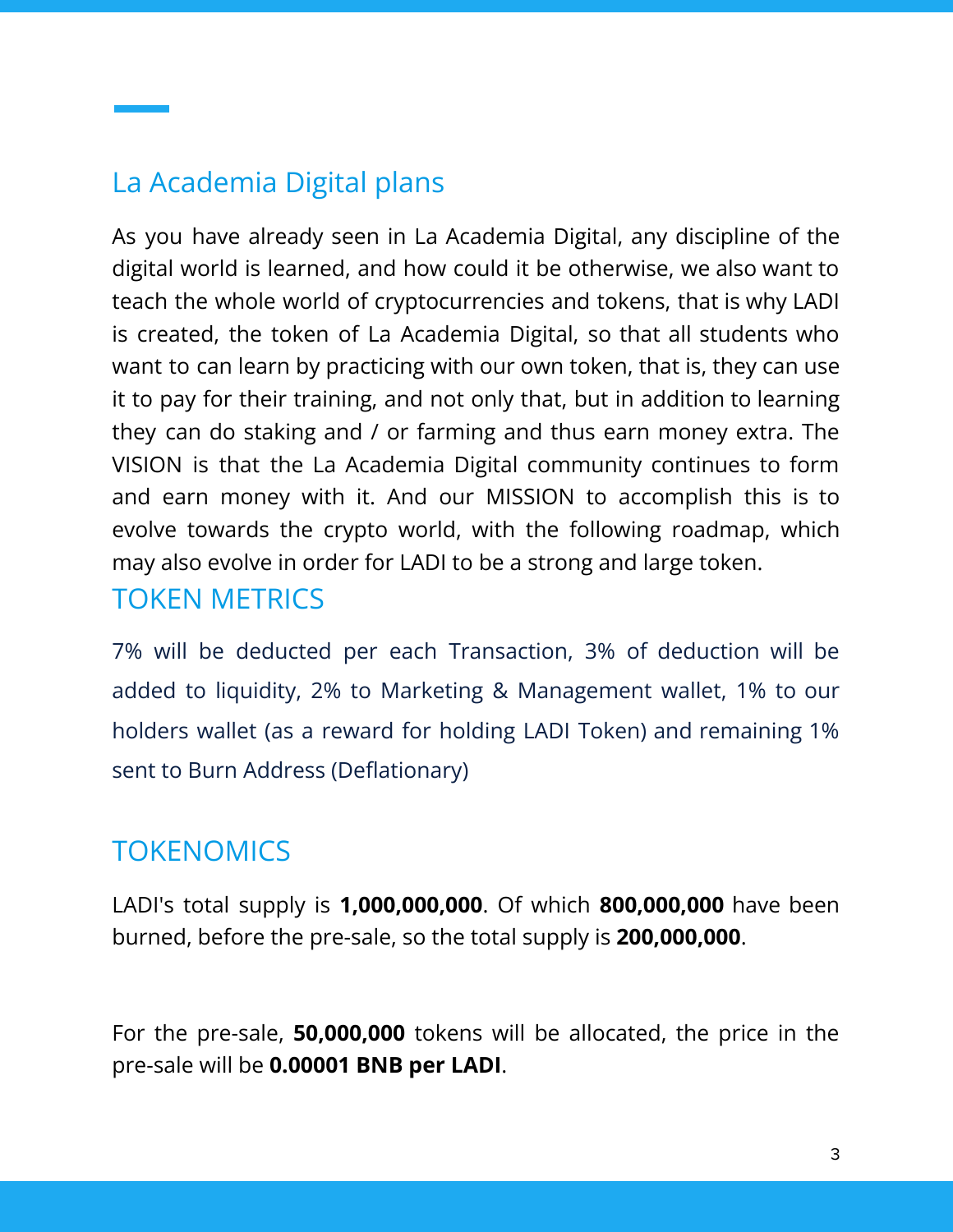For the sale on poocoin.com, **29,750,000 LADI** will be allocated with a starting price of **0.00001776 BNB per LADI**, that is, **17.6%** more expensive than in the pre-sale.

**10,635,000** LADI will be allocated to the team and advisers over a period of 24 to 36 months.

**10,000,000** LADI will be earmarked for Marketing and Development.

**50,000,000** LADI are to be assigned staking.

The remaining **47,000,000** LADI will be used for burning, rewards, raffles, gifts, and the like.

The LADI money market in BSC will be launched at the time that the pre-sale ends and the tokens are distributed among the buyers, and that will be at the end of 2021.

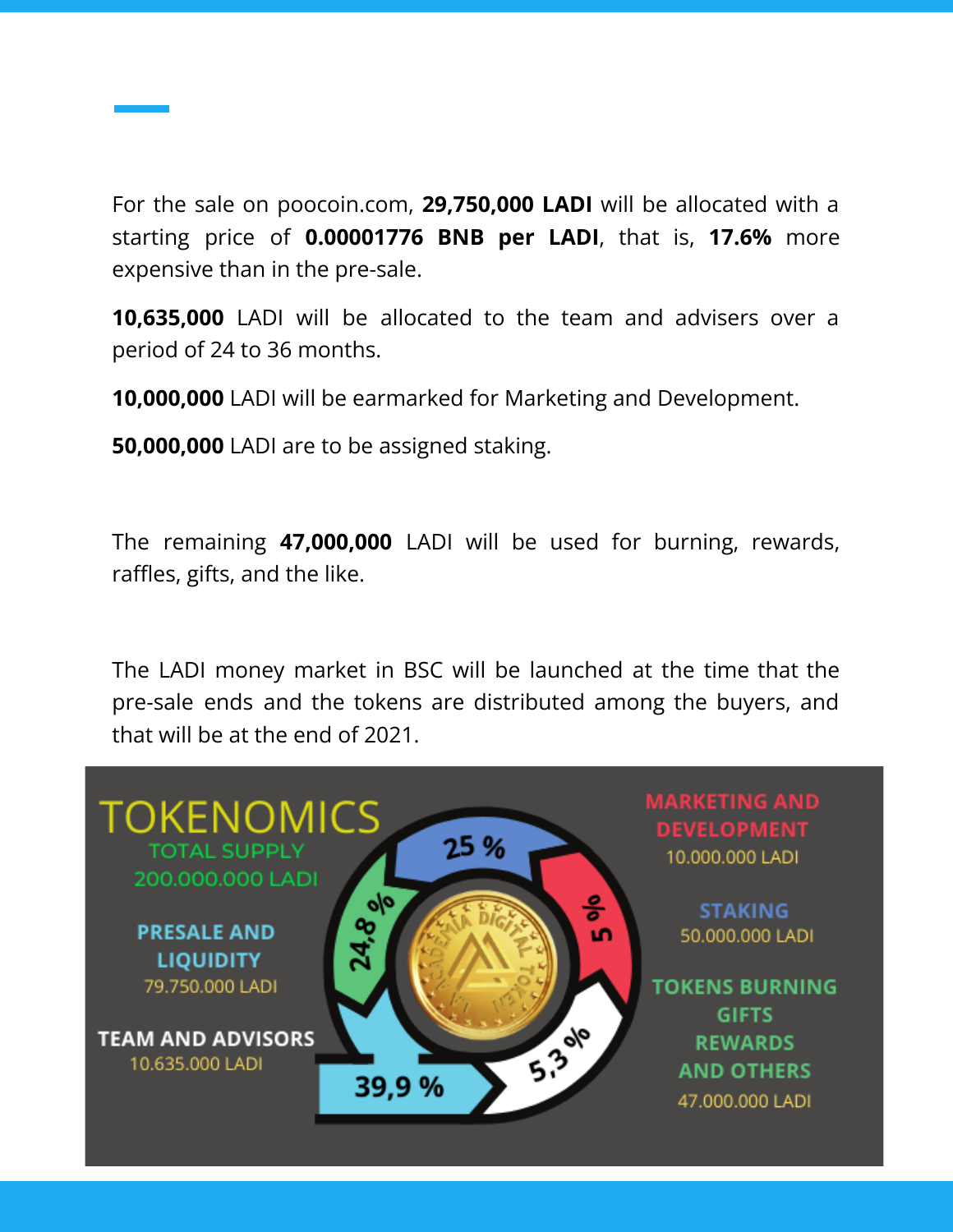$\rightarrow$  Contract audit

The pre-sale will be used to generate liquidity for the project, assigning 70% of the pre-sale to liquidity of the token, and the remaining 30% will be used in its entirety. The supply of the LADI token is 200,000,000, and a volume of 50,000,000 LADI will be placed in the pre-sale, the price will be:

10000 LADI —-------------> 0.1 BNB

And to prevent the whales from entering the presale to speculate without believing in the project, and looking for the easy money, the purchase will be limited to a maximum of 5 BNB per account.

In the event that in the pre-sale, not all the tokens are sold, each buyer will be returned the money invested (except for the transaction fees), and this return is handled by the same platform where the pre-sale will take place.

The objective is to reach the first 1000 holders, in order to list the token in Coingecko and in Coinmarketcap.

# First quarter 2022

- **→** Launch of the LADI token
- $\rightarrow$  6000 holders
- $\rightarrow$  10,000 members on Telegram
- ➔ Marketing campaign (Facebook, Instagram, TikTok and Twitter)
- **→ Merchant Website**
- $\rightarrow$  Integrations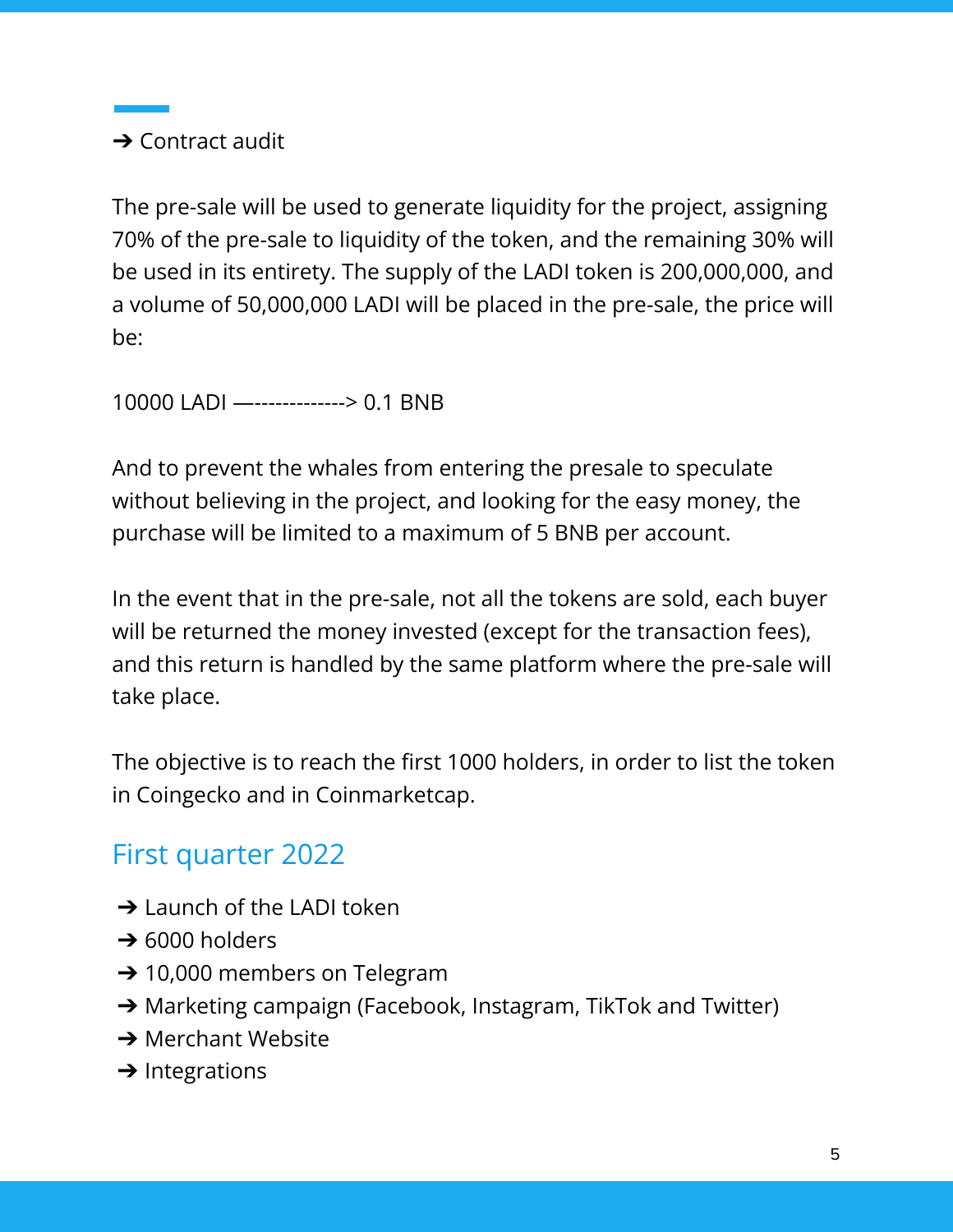#### $\rightarrow$  Token burning to maintain the market

During the first quarter of the year, the website of La Academia Digital will be redesigned, to give it a new, friendlier appearance, and the number of trainings and teachers will be increased, to continue growing, training will also be created about the crypto world.

We will proceed to the official launch of LADI, where an increase in its value is expected, for this a very high advertising expense will be made, in order to reach at least 6000 holders, to avoid depreciation of the price of the token they will be burned in the order of 50,000,000 LADI, during the quarter.

In this period, the possibility of selling courses by paying with LADI will be implemented on the website of La Academia Digital, in order to enable members of La Academia Digital to use their tokens.

# Second quarter 2022

- $\rightarrow$  40000 holders
- $\rightarrow$  List on small exchanges
- $\rightarrow$  Creation of NFTs
- $\rightarrow$  Creation of farming
- $\rightarrow$  Skating creation

We will work to list the LADI token on small exchanges and reach 40,000 holders.

The possibility of LADI Staking will be created, and surely Farming.

We are going to launch an NFT creation contest, where the entire La Academia Digital community will be able to participate, the first three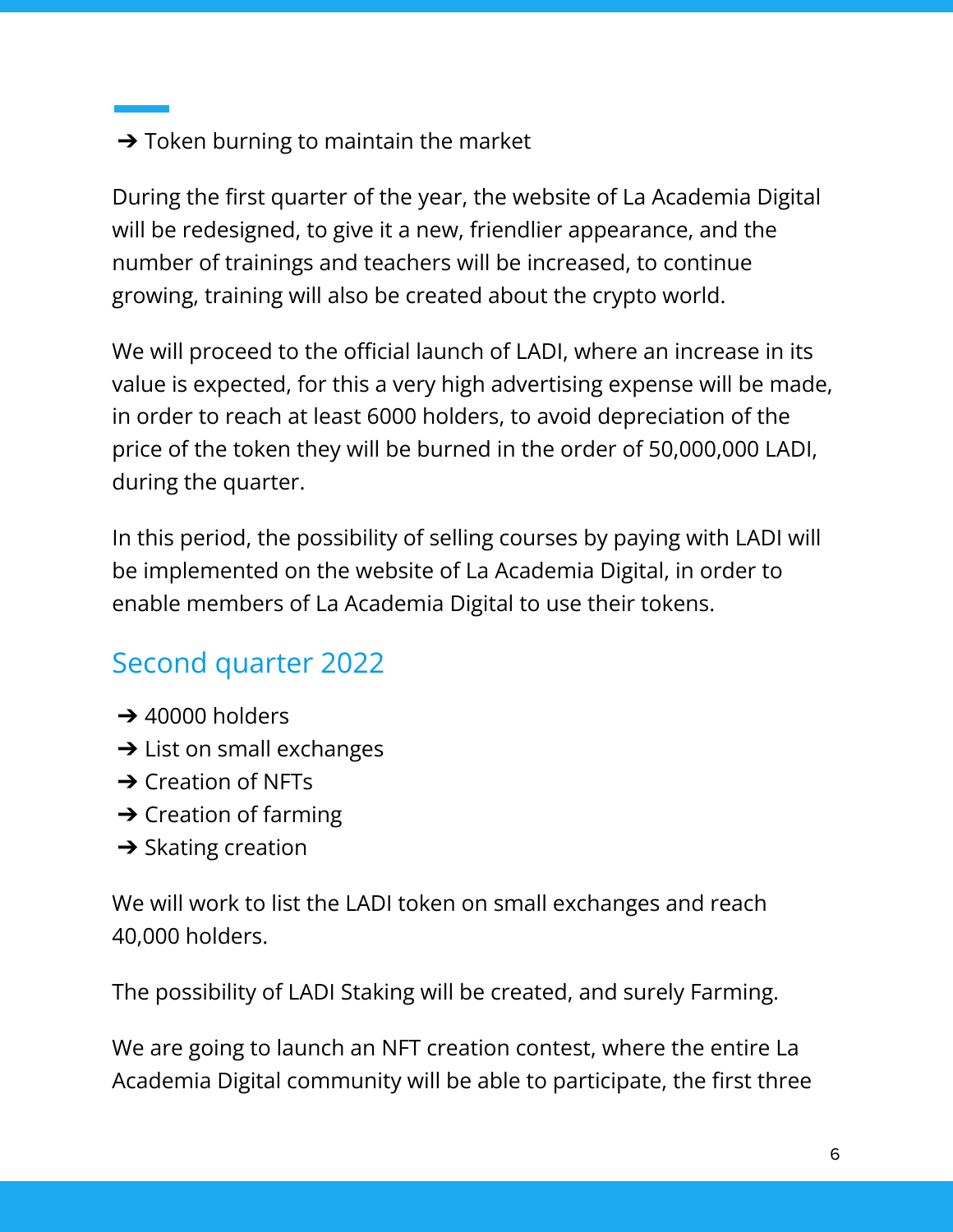winners will come out of a vote by all the participants. and the prizes will consist of the delivery of LADI tokens.

With all the NFTs created, the NTFs' own buying and selling platform will be created, and these will be uploaded at no cost.

Once the NFT buying and selling platform is created, it will be invested in advertising campaigns so that anyone can buy, there will also be the possibility that anyone can put their NFTs up for sale, with minimal expenses.

# Third quarter 2022

- $\rightarrow$  Marketing of NFTs
- $\rightarrow$  Preparation for listing on major exchanges
- **→** Press interviews (TV, radio and Internet)

During the second quarter, the creation of the marketing platform began, and work on it will continue during this quarter.

Preparation to list LADI on major exchanges, such as Binance, Kucoin, Kraken, etc ..

## Fourth quarter 2022

- $\rightarrow$  Donations to associations in the field of education
- $\rightarrow$  Donations to social projects
- $\rightarrow$  List on more exchanges

As one of the pillars of La Academia Digital, is to help people, we want to support social and educational projects around the world, through